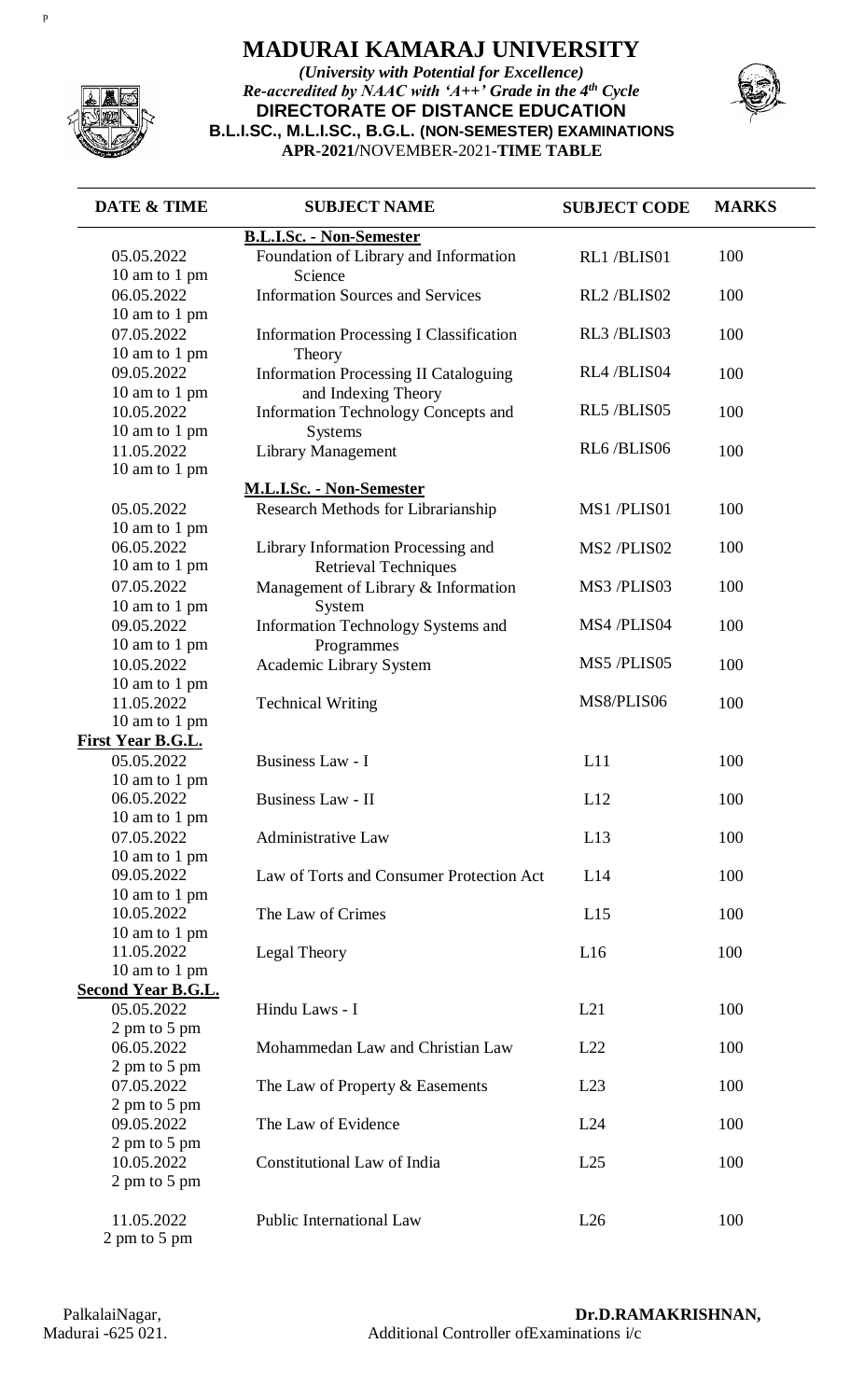

*(University with Potential for Excellence) Re-accredited by NAAC with 'A++' Grade in the 4th Cycle*

**DIRECTORATE OF DISTANCEEDUCATION P.G. DIPLOMA (NON-SEMESTER)EXAMINATIONS APR**- **2021/**NOVEMBER- 2021**-TIME TABLE**



| 1. P.G. Diploma in English Language Teaching<br>05.05.2022<br>GELT01<br><b>History and Principles</b><br>10 am to 1 pm<br>06.05.2022<br>GELT02<br><b>English Curriculum and Syllabus</b><br>10 am to 1 pm<br>07.05.2022<br>GELT03<br><b>Testing and Evaluation</b><br>10 am to 1 pm<br>09.05.2022<br>GELT04<br><b>Teaching Techniques</b><br>10 am to 1 pm<br>2. P.G. Diploma in Advertising and Public Relations<br>05.05.2022<br>Introduction to Communication<br>AR1/GAPR01<br>10 am to 1 pm<br>06.05.2022<br>Introduction to Advertising<br>AR2/GAPR02<br>10 am to 1 pm<br>07.05.2022<br>Principles of Public Relations<br>AR3 /GAPR03 | <b>MARKS</b> |
|--------------------------------------------------------------------------------------------------------------------------------------------------------------------------------------------------------------------------------------------------------------------------------------------------------------------------------------------------------------------------------------------------------------------------------------------------------------------------------------------------------------------------------------------------------------------------------------------------------------------------------------------|--------------|
|                                                                                                                                                                                                                                                                                                                                                                                                                                                                                                                                                                                                                                            |              |
|                                                                                                                                                                                                                                                                                                                                                                                                                                                                                                                                                                                                                                            | 100          |
|                                                                                                                                                                                                                                                                                                                                                                                                                                                                                                                                                                                                                                            | 100          |
|                                                                                                                                                                                                                                                                                                                                                                                                                                                                                                                                                                                                                                            | 100          |
|                                                                                                                                                                                                                                                                                                                                                                                                                                                                                                                                                                                                                                            | 100          |
|                                                                                                                                                                                                                                                                                                                                                                                                                                                                                                                                                                                                                                            |              |
|                                                                                                                                                                                                                                                                                                                                                                                                                                                                                                                                                                                                                                            |              |
|                                                                                                                                                                                                                                                                                                                                                                                                                                                                                                                                                                                                                                            | 100          |
|                                                                                                                                                                                                                                                                                                                                                                                                                                                                                                                                                                                                                                            | 100          |
|                                                                                                                                                                                                                                                                                                                                                                                                                                                                                                                                                                                                                                            | 100          |
| 10 am to 1 pm<br>09.05.2022<br><b>Creating Advertisements</b><br>AR4/GAPR04                                                                                                                                                                                                                                                                                                                                                                                                                                                                                                                                                                | 100          |
| 10 am to 1 pm<br>10.05.2022<br><b>Process of Public Relations</b><br>AR5/GAPR05                                                                                                                                                                                                                                                                                                                                                                                                                                                                                                                                                            | 100          |
| 10am to 1pm<br>3. P.G. Diploma in Journalism and Mass Communication                                                                                                                                                                                                                                                                                                                                                                                                                                                                                                                                                                        |              |
| 05.05.2022<br>Introduction to Journalism and Mass<br>PJ1 /GJMC01<br>10 am to 1 pm<br>Communication                                                                                                                                                                                                                                                                                                                                                                                                                                                                                                                                         | 100          |
| 06.05.2022<br>PJ2 /GJMC02<br>Reporting, Writing & Editing                                                                                                                                                                                                                                                                                                                                                                                                                                                                                                                                                                                  | 100          |
| 10 am to 1 pm<br>07.05.2022<br>Newspaper Organisation & Printing<br>PJ3 /GJMC03                                                                                                                                                                                                                                                                                                                                                                                                                                                                                                                                                            | 100          |
| 10 am to 1 pm<br>09.05.2022<br>Advertising<br>PJ4/GJMC04                                                                                                                                                                                                                                                                                                                                                                                                                                                                                                                                                                                   | 100          |
| 10 am to 1 pm<br>10.05.2022<br><b>Public Relation</b><br>PJ5/GJMC05                                                                                                                                                                                                                                                                                                                                                                                                                                                                                                                                                                        | 100          |
| 10 am to 1 pm                                                                                                                                                                                                                                                                                                                                                                                                                                                                                                                                                                                                                              |              |
| 4. P.G Diploma in Public Relation Management                                                                                                                                                                                                                                                                                                                                                                                                                                                                                                                                                                                               |              |
| <b>Mass Communication Science</b><br>05.05.2022<br>PR1 /GPRM01                                                                                                                                                                                                                                                                                                                                                                                                                                                                                                                                                                             | 100          |
| 10 am to 1 pm<br>06.05.2022<br>PR2 /GPRM02<br><b>Public Relations Management</b>                                                                                                                                                                                                                                                                                                                                                                                                                                                                                                                                                           | 100          |
| 10 am to 1 pm<br>07.05.2022<br>Research on Marketing, Advertising and Public<br>PR3/GPRM03                                                                                                                                                                                                                                                                                                                                                                                                                                                                                                                                                 | 100          |
| 10 am to 1 pm<br>Relations<br>09.05.2022<br>Media Management Audio & Video<br>PR4/GPRM04                                                                                                                                                                                                                                                                                                                                                                                                                                                                                                                                                   | 100          |
| 10 am to 1 pm<br><u>5. P.G. Diploma in Criminology and Police Administration</u>                                                                                                                                                                                                                                                                                                                                                                                                                                                                                                                                                           |              |
|                                                                                                                                                                                                                                                                                                                                                                                                                                                                                                                                                                                                                                            |              |
| Principles of Criminology<br>CP1 /GCPA01<br>05.05.2022<br>10 am to 1 pm                                                                                                                                                                                                                                                                                                                                                                                                                                                                                                                                                                    | 100          |
| CP2 /GCPA02<br>06.05.2022<br>Criminal Laws & Procedure                                                                                                                                                                                                                                                                                                                                                                                                                                                                                                                                                                                     | 100          |
| 10 am to 1 pm<br>CP3/GCPA03<br>07.05.2022<br>Police Administration & Forensic Sciences                                                                                                                                                                                                                                                                                                                                                                                                                                                                                                                                                     | 100          |
| 10 am to 1 pm<br>CP4/GCPA04<br>09.05.2022<br>Human Rights & Victimology<br>10 am to 1 pm                                                                                                                                                                                                                                                                                                                                                                                                                                                                                                                                                   | 100          |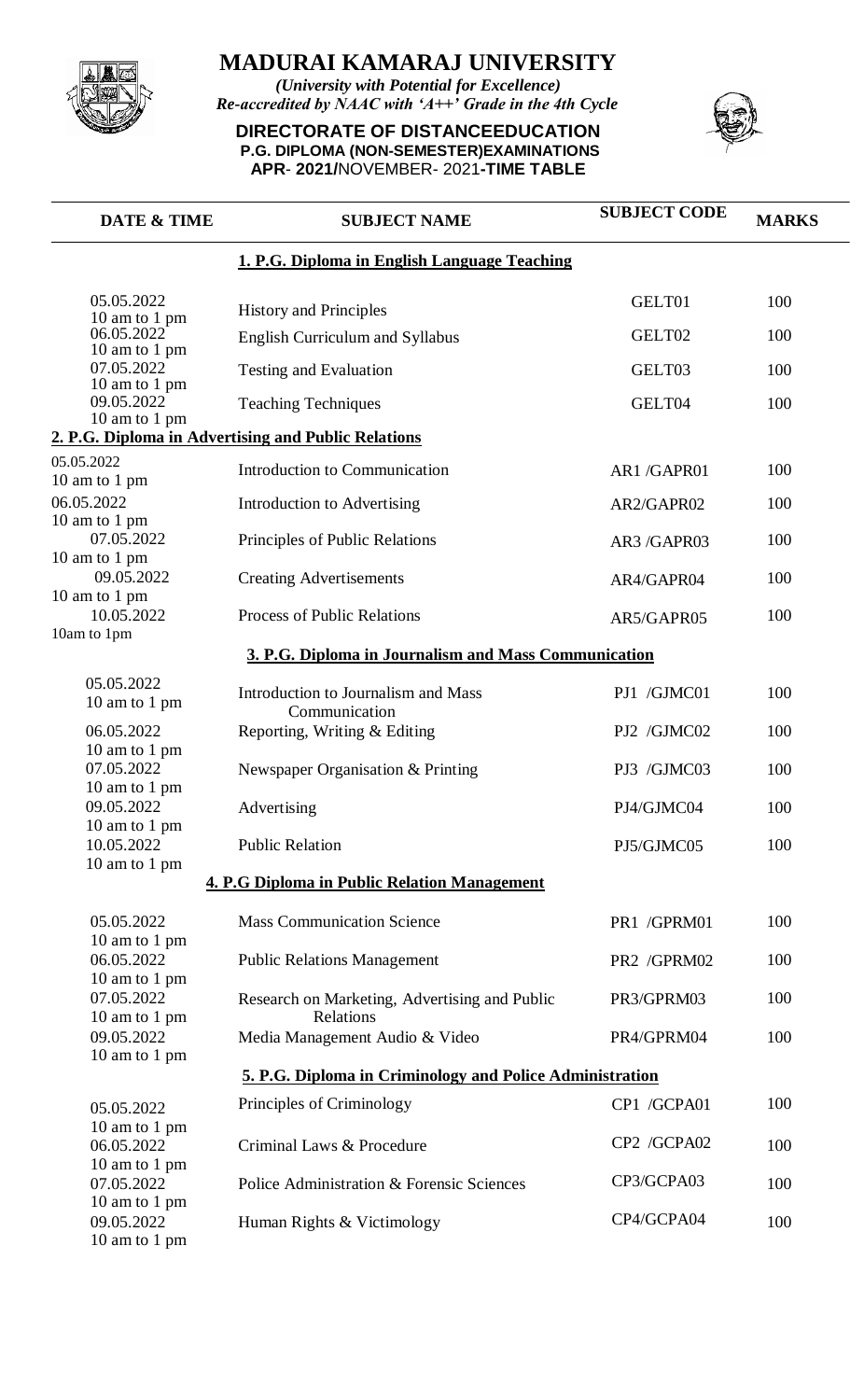**DATE & TIME SUBJECT NAME SUBJECT CODE MARKS**

### **6. P.G. Diploma in Labour Laws and Administrative Law**

| 05.05.2022<br>10 am to 1 pm                  | Introduction to Laws      | LL1/GLLA01 | 100 |
|----------------------------------------------|---------------------------|------------|-----|
| 06.05.2022<br>10 am to 1 pm                  | <b>Administrative Law</b> | LL2/GLLA02 | 100 |
| 07.05.2022                                   | Labour Law $-1$           | LL3/GLLA03 | 100 |
| 10 am to 1 pm<br>09.05.2022<br>10 am to 1 pm | Labour Law $-$ II         | LL4/GLLA04 | 100 |

#### **7. P.G. Diploma in Actuarial Management**

| 05.05.2022<br>10 am to 1 pm | <b>Functional English for Business</b><br>Communication | GACM01             | 100 |
|-----------------------------|---------------------------------------------------------|--------------------|-----|
| 06.05.2022<br>10 am to 1 pm | Financial & Management Accounting                       | GACM02             | 100 |
| 07.05.2022<br>10 am to 1 pm | Principles & Practice of Insurance                      | GACM03             | 100 |
| 09.05.2022<br>10 am to 1 pm | Introduction to Life Insurance                          | GACM04             | 100 |
| 10.05.2022<br>10 am to 1 pm | Introduction to General Insurance                       | GACM <sub>05</sub> | 100 |

### **8. P.G. Diploma in Industrial and Company Law**

| 05.05.2022<br>10 am to 1 pm | <b>Functional English for Business</b><br>Communication | GLCL01             | 100 |
|-----------------------------|---------------------------------------------------------|--------------------|-----|
| 06.05.2022<br>10 am to 1 pm | Financial & Management Accounting                       | GLCL <sub>02</sub> | 100 |
| 07.05.2022<br>10 am to 1 pm | <b>Introduction to Business Law</b>                     | GLCL <sub>03</sub> | 100 |
| 09.05.2022<br>10 am to 1 pm | <b>Industrial Law</b>                                   | GLCL04             | 100 |
| 10.05.2022<br>10 am to 1 pm | Corporate Law                                           | GLCL <sub>05</sub> | 100 |

#### **9.P.G.Diploma in Human Rights**

| 05.05.2022<br>10 am to 1 pm | Introduction to Human Rights              | GHUR01             | 100 |
|-----------------------------|-------------------------------------------|--------------------|-----|
| 06.05.2022<br>10 am to 1 pm | Theories of Human Rights                  | GHUR02             | 100 |
| 07.05.2022<br>10 am to 1 pm | Promotion and Protection of Social Rights | GHUR <sub>03</sub> | 100 |
| 09.05.2022<br>10 am to 1 pm | Practice of Human Rights                  | GHUR04             | 100 |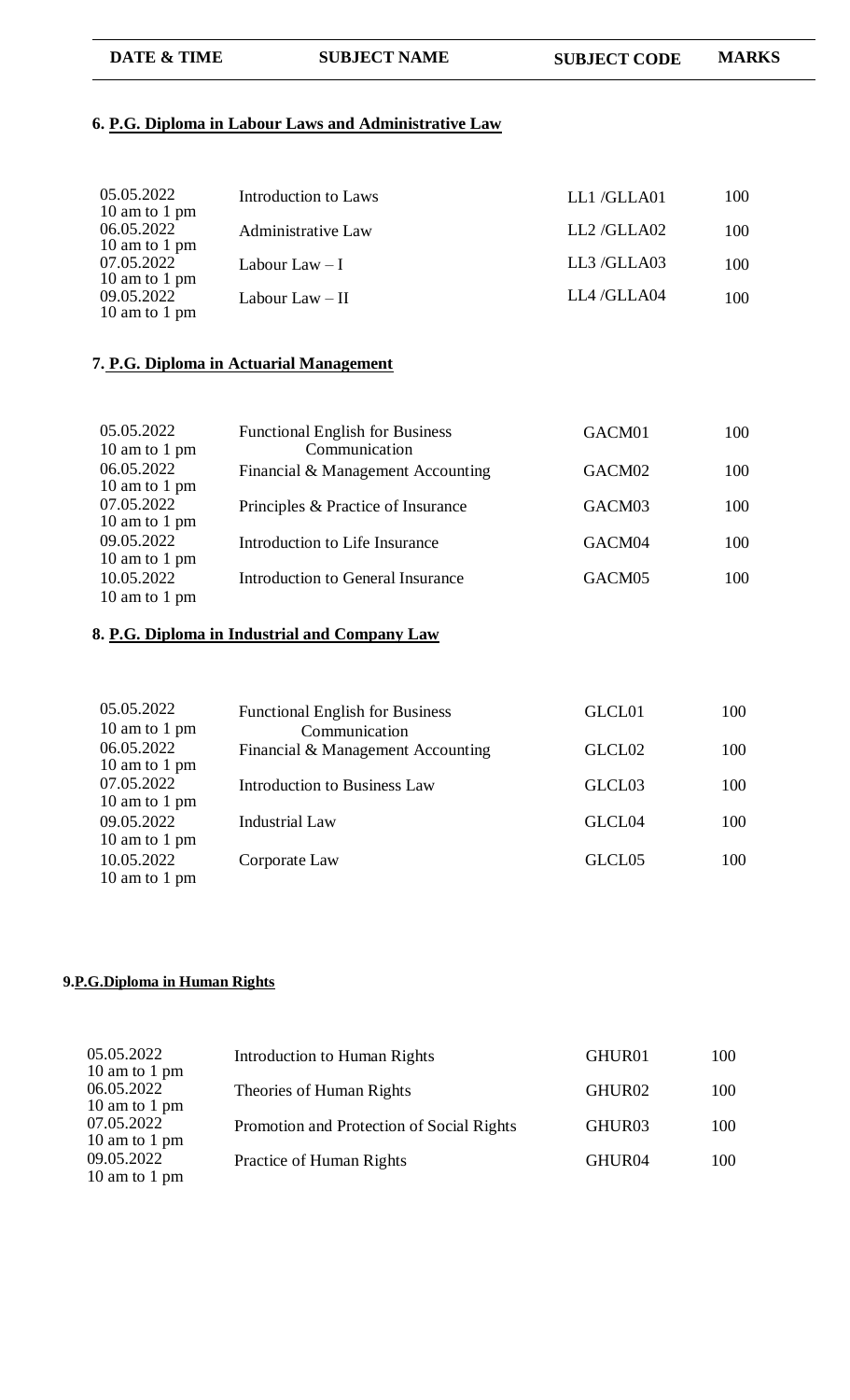| <b>DATE &amp; TIME</b>                 | <b>SUBJECT NAME</b> | <b>SUBJECT CODE</b> | <b>MARKS</b> |
|----------------------------------------|---------------------|---------------------|--------------|
| 10. P.G. Diploma in Tourism Management |                     |                     |              |

| 05.05.2022<br>10 am to 1 pm | <b>Tourism Management</b> | TM1 /GDTM01 | 100 |
|-----------------------------|---------------------------|-------------|-----|
| 06.05.2022<br>10 am to 1 pm | <b>Travel Management</b>  | TM2 /GDTM02 | 100 |
| 07.05.2022<br>10 am to 1 pm | Heritage Tourism in India | TM3 /GDTM03 | 100 |
| 09.05.2022<br>10 am to 1 pm | <b>Tourism Marketing</b>  | TM4/GDTM04  | 100 |
| 10.05.2022<br>10 am to 1 pm | Environment & Eco-Tourism | TM5/GDTM05  | 100 |

### **11. P.G. Diploma in Indian Stock Market**

| 05.05.2022<br>10 am to 1 pm | <b>Financial Institutions and Markets</b> | GISM01             | 100 |
|-----------------------------|-------------------------------------------|--------------------|-----|
| 06.05.2022                  | <b>Stock Market Operations</b>            | GISM02             | 100 |
| 10 am to 1 pm<br>07.05.2022 | <b>Technical Analysis</b>                 | GISM03             | 100 |
| 10 am to 1 pm               |                                           |                    |     |
| 09.05.2022<br>10 am to 1 pm | <b>Equity Research</b>                    | GISM04             | 100 |
| 10.05.2022                  | Derivatives and Risk Management           | GISM <sub>05</sub> | 100 |
| 10 am to 1 pm<br>11.05.2022 | Financial Analysis and Reporting          | GISM06             | 100 |
| 10 am to 1 pm               |                                           |                    |     |
| 12.05.2022<br>10 am to 1 pm | <b>Treasury Management</b>                | GISM07             | 100 |
|                             |                                           |                    |     |

## **12. P.G. Diploma in International Business Management**

| 05.05.2022<br>10 am to 1 pm                  | <b>International Business</b>                     | GIBM01 | 100 |
|----------------------------------------------|---------------------------------------------------|--------|-----|
| 06.05.2022<br>10 am to 1 pm                  | <b>International Business Law</b>                 | GIBM02 | 100 |
| 07.05.2022<br>10 am to 1 pm                  | <b>International Marketing</b>                    | GIBM03 | 100 |
| 09.05.2022                                   | <b>International Financial Management</b>         | GIBM04 | 100 |
| 10 am to 1 pm<br>10.05.2022                  | WTO and IPR                                       | GIBM05 | 100 |
| 10 am to 1 pm<br>11.05.2022<br>10 am to 1 pm | <b>International Human Resource</b><br>Management | GIBM06 | 100 |
| 12.05.2022<br>10 am to 1 pm                  | Cross culture Management GIBM07                   | 100    |     |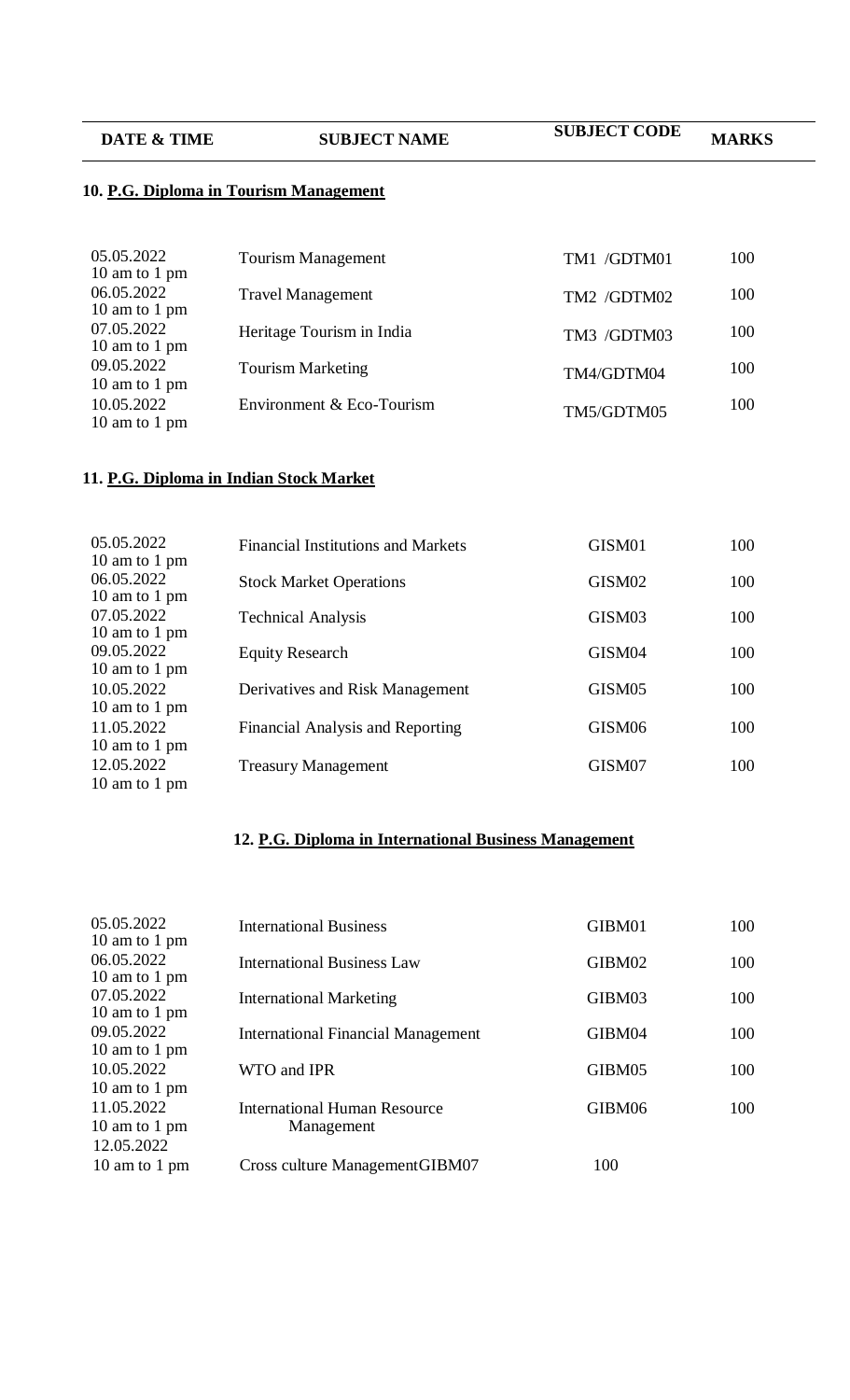

*(University with Potential for Excellence) Re-accredited by NAAC with 'A++' Grade in the 4th Cycle*

#### **DIRECTORATE OF DISTANCEEDUCATION P.G. DIPLOMA (NON-SEMESTER)EXAMINATIONS**

#### **APR**- **2021/**NOVEMBER- 2021**- TIME TABLE**

| DATE & TIME                                  | <b>SUBJECT NAME</b>                              | <b>SUBJECT CODE</b> | <b>MARKS</b> |
|----------------------------------------------|--------------------------------------------------|---------------------|--------------|
|                                              | 13. P.G. Diploma in Financial Management         |                     |              |
| 05.05.2022<br>10 am to 1 pm                  | Financial Markets, Treasury & Risk<br>Management | GFMT01              | 100          |
| 06.05.2022                                   | <b>International Financial Management</b>        | GFMT02              | 100          |
| 10 am to 1 pm<br>07.05.2022<br>10 am to 1 pm | <b>Strategic Cost Management</b>                 | GFMT03              | 100          |
| 09.05.2022<br>10 am to 1 pm                  | Security Analysis and Portfolio Management       | GFMT04              | 100          |
| 10.05.2022<br>10 am to 1 pm                  | Derivatives Management                           | GFMT05              | 100          |
| 11.05.2022<br>10 am to 1 pm                  | <b>Financial Analysis and Reporting</b>          | GFMT06              | 100          |
| 12.05.2022<br>10 am to 1 pm                  | <b>Management Information System</b>             | GFMT07              | 100          |
|                                              |                                                  |                     |              |

### **14. P.G. Diploma in Logistics and Supply Chain Management**

| 05.05.2022<br>10 am to 1 pm | <b>Supply Chain Management</b>               | GSLM01 | 100 |
|-----------------------------|----------------------------------------------|--------|-----|
| 06.05.2022                  | Store Keeping & Warehousing                  | GSLM02 | 100 |
| 10 am to 1 pm<br>07.05.2022 | <b>Logistics Management</b>                  | GSLM03 | 100 |
| 10 am to 1 pm<br>09.05.2022 | <b>Total Quality Management</b>              | GSLM04 | 100 |
| 10 am to 1 pm<br>10.05.2022 | Purchasing & Inventory Management            | GSLM05 | 100 |
| 10 am to 1 pm<br>11.05.2022 | <b>Technology Management</b>                 | GSLM06 | 100 |
| 10 am to 1 pm<br>12.05.2022 | <b>Enterprise Resource Planning</b>          | GSLM07 | 100 |
| 10 am to 1 pm               | 15. P.G. Diploma in Systems Management       |        |     |
|                             |                                              |        |     |
| 05.05.2022                  | <b>Decision Support System</b>               | GSMT01 | 100 |
| 10 am to 1 pm<br>06.05.2022 | <b>Management Information Systems</b>        | GSMT02 | 100 |
| 10 am to 1 pm<br>07.05.2022 | <b>Information Technology for Management</b> | GSMT03 | 100 |
| 10 am to 1 pm<br>09.05.2022 | <b>E-Commerce Technology and Management</b>  | GSMT04 | 100 |
| 10 am to 1 pm<br>10.05.2022 |                                              | GSMT05 |     |
| 10 am to 1 pm               | Database Management System                   |        | 100 |
| 11.05.2022<br>10 am to 1 pm | Software Development                         | GSMT06 | 100 |
| 12.05.2022                  | <b>Enterprise Resource Planning</b>          | GSMT07 | 100 |
| 10 am to 1 pm               |                                              |        |     |

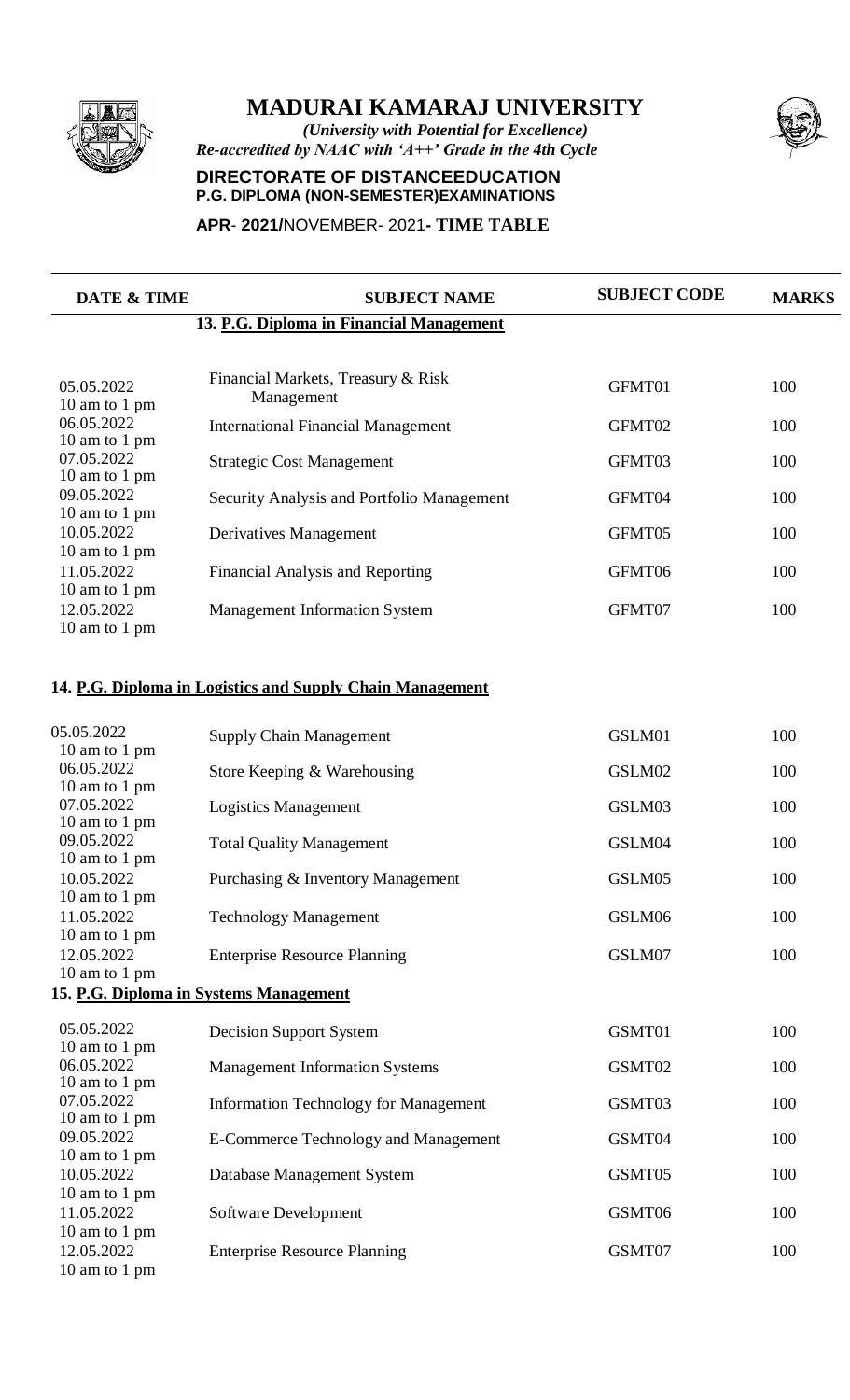| DATE &      | <b>SUBJECT NAME</b> | <b>SUBJECT CODE</b> | <b>MARKS</b> |
|-------------|---------------------|---------------------|--------------|
| <b>TIME</b> |                     |                     |              |

# **16. P.G. Diploma in Human Resource Management**

| 05.05.2022<br>10 am to 1 pm | Organization theory, Structure and Design           | GHRM01 | 100 |
|-----------------------------|-----------------------------------------------------|--------|-----|
| 06.05.2022<br>10 am to 1 pm | Human Resource Management and Information<br>System | GHRM02 | 100 |
| 07.05.2022<br>10 am to 1 pm | Human Resource Planning and Audit                   | GHRM03 | 100 |
| 09.05.2022<br>10 am to 1 pm | <b>Industrial Relations and Employee Welfare</b>    | GHRM04 | 100 |
| 10.05.2022<br>10 am to 1 pm | Labour Law                                          | GHRM05 | 100 |
| 11.05.2022<br>10 am to 1 pm | <b>Compensation and Benefits</b>                    | GHRM06 | 100 |
| 12.05.2022<br>10 am to 1 pm | Training and Development                            | GHRM07 | 100 |

### **17. P.G. Diploma in Operation and Project Management**

| 05.05.2022                  | <b>Computer Integrated Manufacturing</b> | GOPM01             | 100 |
|-----------------------------|------------------------------------------|--------------------|-----|
| 10 am to 1 pm<br>06.05.2022 | <b>Management Information System</b>     | GOPM02             | 100 |
| 10 am to 1 pm<br>07.05.2022 | <b>Advanced Operations Management</b>    | GOPM03             | 100 |
| 10 am to 1 pm<br>09.05.2022 | Facilities Location and Process Design   | GOPM04             | 100 |
| 10 am to 1 pm<br>10.05.2022 | Product Design and Project Management    | GOPM05             | 100 |
| 10 am to 1 pm<br>11.05.2022 | Supply Chain and Logistics Management    | GOPM <sub>06</sub> | 100 |
| 10 am to 1 pm<br>12.05.2022 |                                          | GOPM07             | 100 |
| 10 am to 1 pm               | <b>Advanced Maintenance Management</b>   |                    |     |
|                             |                                          |                    |     |

## **18. P.G. Diploma in Hospital Management**

| 05.05.2022<br>10 am to 1 pm | Community Health, Demography<br><b>&amp;Statistics</b> | HM1/GHSM01 | 100 |
|-----------------------------|--------------------------------------------------------|------------|-----|
| 06.05.2022<br>10 am to 1 pm | Human Anatomy, Physiology & Medical<br>Technology      | HM2/GHSM02 | 100 |
| 07.05.2022<br>10 am to 1 pm | Patient Care-Satisfaction & Quality<br>Assurance       | HM3/GHSM03 | 100 |
| 09.05.2022<br>10 am to 1 pm | <b>Medical Records Management</b>                      | HM4/GHSM04 | 100 |
| 10.05.2022<br>10 am to 1 pm | Principles of Hospitals Management                     | HM5/GHSM05 | 100 |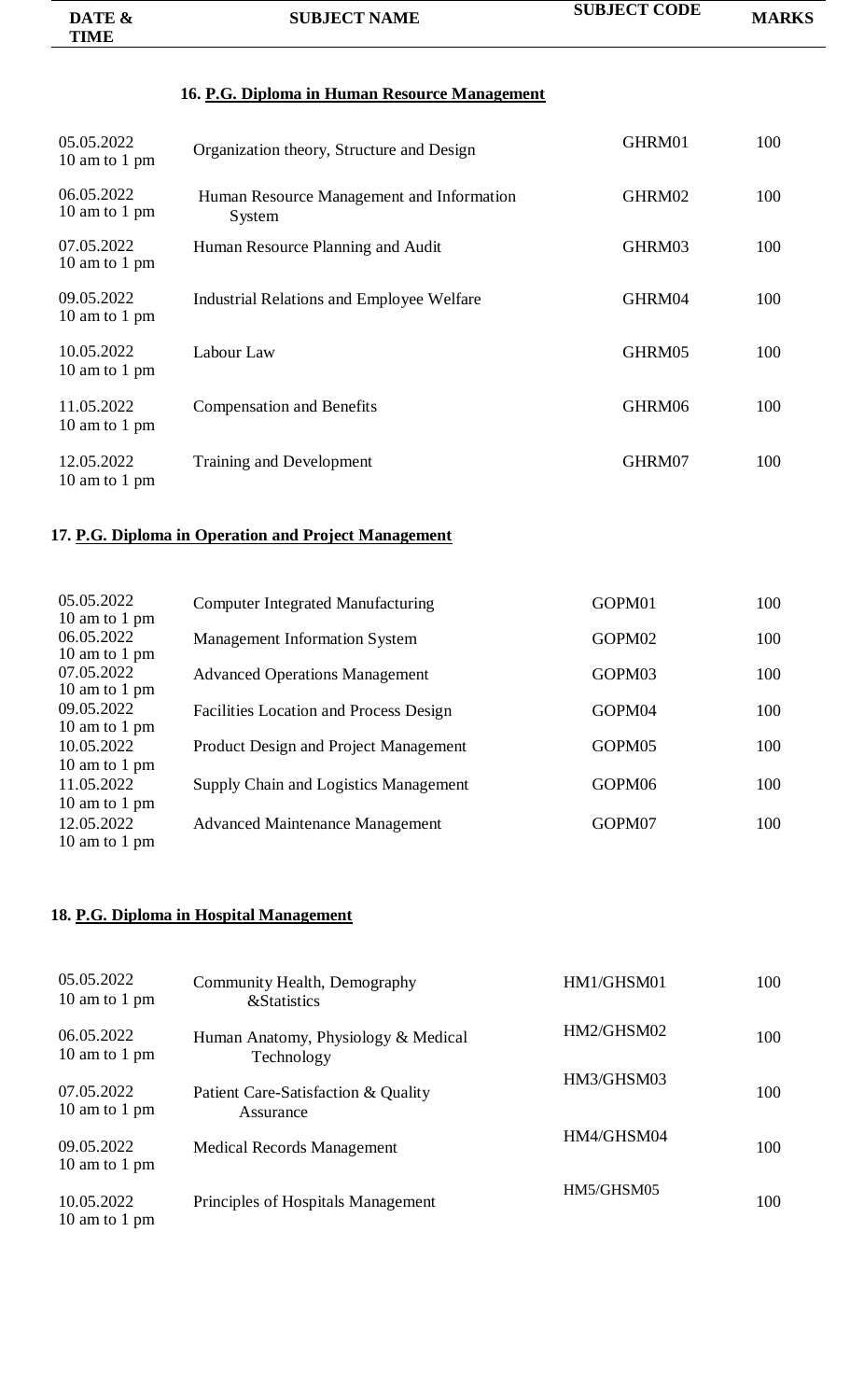

*(University with Potential for Excellence) Re-accredited by NAAC with 'A++' Grade in the 4th Cycle*

## **DIRECTORATE OF DISTANCEEDUCATION P.G. DIPLOMA (NON-SEMESTER)EXAMINATIONS APR 2021/NOVEMBER 2021- TIME TABLE**



| <b>DATE &amp; TIME</b>                       | <b>SUBJECT NAME</b>                                       | <b>SUBJECT CODE</b> | <b>MARKS</b> |
|----------------------------------------------|-----------------------------------------------------------|---------------------|--------------|
|                                              | 19. P.G. Diploma in Multimedia Technology                 |                     |              |
| 05.05.2022<br>10 am to 1 pm                  | Introduction to Multimedia                                | MT1 /GMMT01         | 100          |
| 06.05.2022<br>10 am to 1 pm                  | <b>Basic Animation Techniques</b>                         | MT2 /GMMT02         | 100          |
| 07.05.2022<br>10 am to 1 pm                  | Audio & Video Editing                                     | MT3 /GMMT03         | 100          |
| 09.05.2022<br>10 am to 1 pm                  | Adobe Photoshop                                           | MT4 /GMMT04         | 100          |
| 10.05.2022                                   | Web Designing                                             | MT5/GMMT05          | 100          |
| 10 am to 1 pm<br>11.05.2022<br>10 am to 1 pm | Developing a CBT                                          | MT6/GMMT06          | 100          |
| 20. P.G. Diploma in Bio-Statistics           |                                                           |                     |              |
| 05.05.2022<br>10 am to 1 pm                  | <b>Basic Bio-Statistics</b>                               | BS1 /GBIS01         | 100          |
| 06.05.2022<br>10 am to 1 pm                  | Probability Distribution and Sampling                     | BS2 /GBIS02         | 100          |
| 07.05.2022<br>10 am to 1 pm                  | Health Statistics, Health Data Management &               | BS3 /GBIS03         | 100          |
| 09.05.2022<br>10 am to 1 pm                  | Demography<br>Research Design & Bio-Statistical Inference | BS4/GBIS04          | 100          |
| 10.05.2022<br>10 am to 1 pm                  | Research Methods & Basic Epidemiology                     | BS5/GBIS05          | 100          |
|                                              | 21. P.G. Diploma in Nutrition and Dietetics               |                     |              |
| 05.05.2022<br>10 am to 1 pm                  | <b>Nutrition and Dietetics</b>                            | ND1 /GNUD01         | 100          |
| 06.05.2022<br>10 am to 1 pm                  | Bio-Chemistry                                             | ND2 /GNUD02         | 100          |
| 07.05.2022<br>10 am to 1 pm                  | Research Methodology & Bio-Statistics                     | ND3 /GNUD03         | 100          |
| 09.05.2022<br>10 am to 1 pm                  | <b>Clinical Nutrition</b>                                 | ND4/GNUD04          | 100          |
| 10.05.2022<br>10 am to 1 pm                  | General & Social Psychology                               | ND5/GNUD05          | 100          |
|                                              |                                                           |                     |              |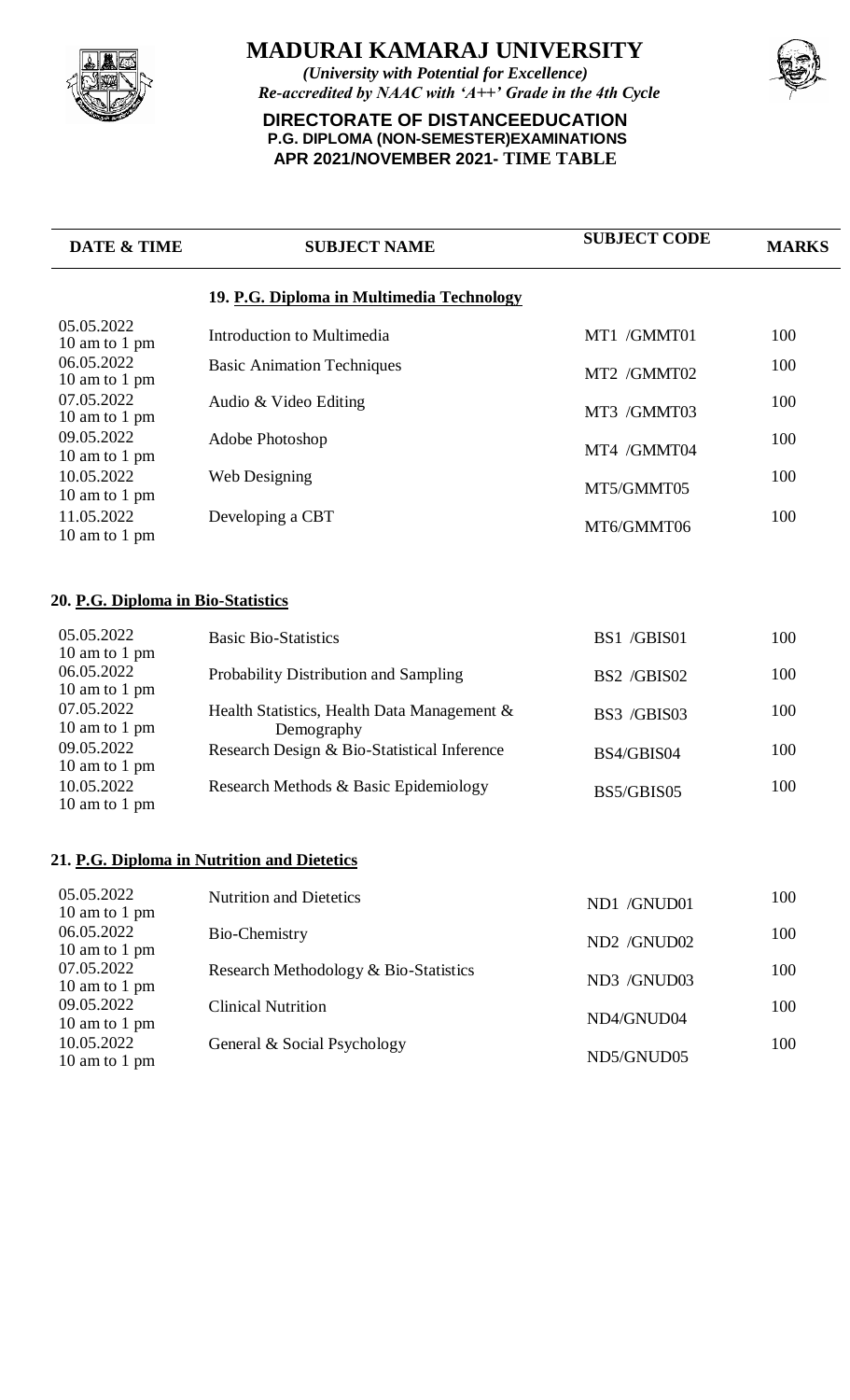|                                              | DATE & TIME SUBJECT NAME                               | <b>SUBJECT</b><br><b>CODE</b> | <b>MARKS</b> |  |
|----------------------------------------------|--------------------------------------------------------|-------------------------------|--------------|--|
|                                              | 22. P.G. Diploma in Radiography and Imaging Technology |                               |              |  |
| 05.05.2022<br>10 am to 1 pm                  | Radiographic Anatomy & Physiology                      | RT1 / GRIT01                  | 100          |  |
| 06.05.2022<br>10 am to 1 pm                  | <b>Basic of Radiation Physics</b>                      | RT2 /GRIT02                   | 100          |  |
| 07.05.2022<br>10 am to 1 pm                  | Radiography Positioning & Dark Room Technique          | RT3 /GRIT03                   | 100          |  |
| 09.05.2022<br>10 am to 1 pm                  | Digital Radiography & Computerized Tomography          | RT4/GRIT04                    | 100          |  |
| 10.05.2022<br>10 am to 1 pm                  | Magnetic Resonance Imaging and Ultra Sound             | RT5/GRIT05                    | 100          |  |
| 23. P.G. Diploma in Pharmaceutical Chemistry |                                                        |                               |              |  |

| 05.05.2022<br>10 am to 1 pm | <b>Organic Chemistry</b>                        | /GPHC01<br>PC <sub>1</sub> | 100 |
|-----------------------------|-------------------------------------------------|----------------------------|-----|
| 06.05.2022<br>10 am to 1 pm | <b>Analytical Techniques</b>                    | PC2 /GPHC02                | 100 |
| 07.05.2022<br>10 am to 1 pm | <b>Fundamentals of Pharmaceutical Chemistry</b> | PC3 /GPHC03                | 100 |
| 09.05.2022<br>10 am to 1 pm | Synthesis & Therapeutics Action of Drugs        | PC4/GPHC04                 | 100 |
| 10.05.2022<br>10 am to 1 pm | <b>Industrial Process in Drug Manufacture</b>   | PC5/GPHC05                 | 100 |

# **24. P.G. Diploma in Hospital Laboratory Technology**

| 05.05.2022<br>10 am to 1 pm                  | Instrumentation                      | HT1/GHLT01 | 100 |
|----------------------------------------------|--------------------------------------|------------|-----|
| 06.05.2022                                   | Bio-Chemistry                        | HT2/GHLT02 | 100 |
| 10 am to 1 pm<br>07.05.2022                  | Microbiology                         | HT3/GHLT03 | 100 |
| 10 am to 1 pm<br>09.05.2022                  | Pathology                            | HT4/GHLT04 | 100 |
| 10 am to 1 pm<br>10.05.2022<br>10 am to 1 pm | <b>Applied Laboratory Technology</b> | HT5/GHLT05 | 100 |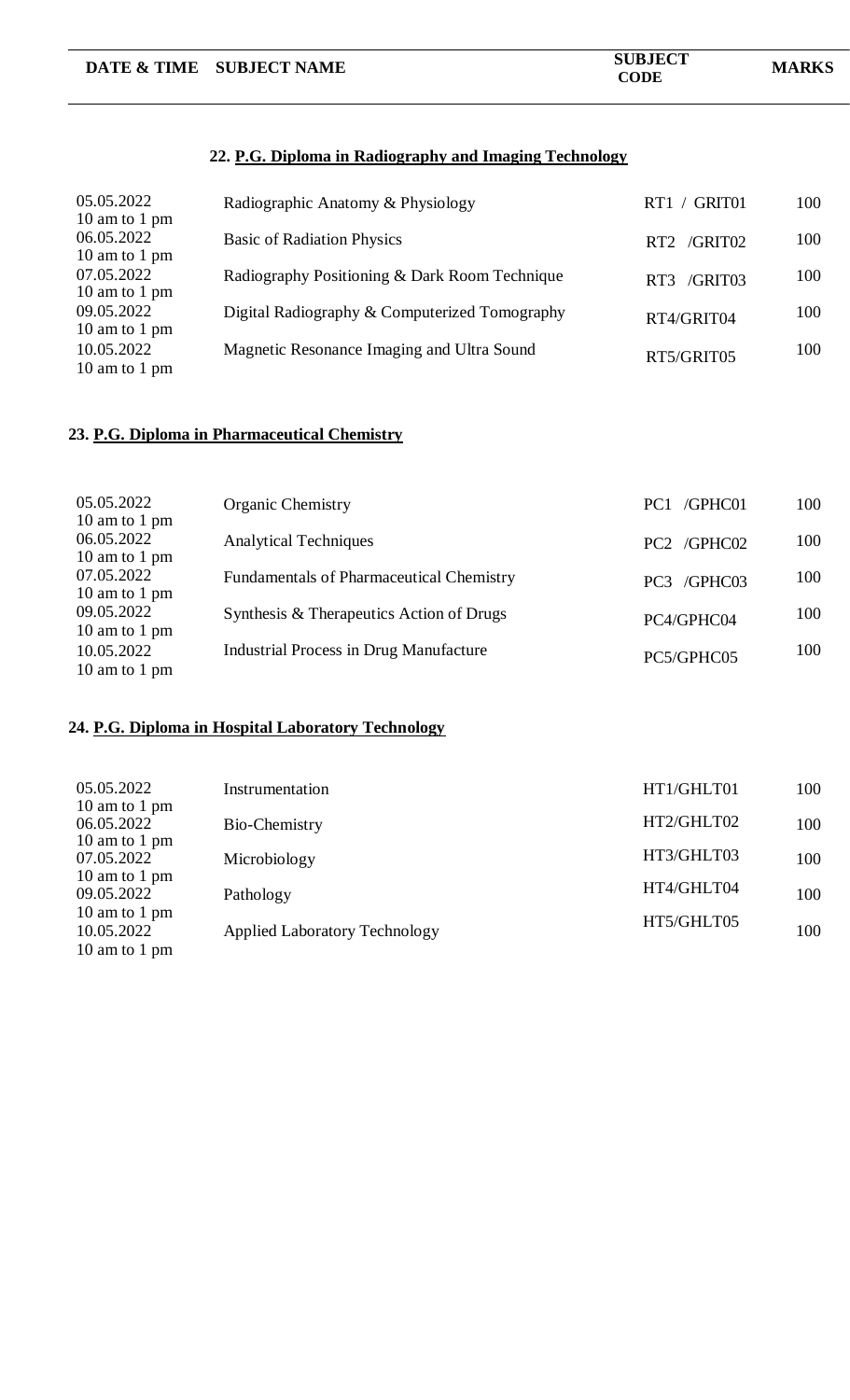

*(University with Potential for Excellence) Re-accredited by NAAC with 'A++' Grade in the 4th Cycle*

#### **DIRECTORATE OF DISTANCEEDUCATION P.G. DIPLOMA (NON-SEMESTER)EXAMINATIONS APR 2021/NOVEMBER 2021- TIME TABLE**



| <b>DATE &amp; TIME</b>               | <b>SUBJECT NAME</b>                                                        | <b>SUBJECT</b><br><b>CODE</b> | <b>MARKS</b> |
|--------------------------------------|----------------------------------------------------------------------------|-------------------------------|--------------|
|                                      | 25. P.G. Diploma in Personnel Managementand<br><b>Industrial Relations</b> |                               |              |
|                                      | <b>First Year</b>                                                          |                               |              |
| 05.05.2022<br>10 am to 1 pm          | Management & Organization Behaviour                                        | PM1/GPMI01                    | 100          |
| 06.05.2022<br>10 am to 1 pm          | <b>Industrial Psychology</b>                                               | PM2/GPMI02                    | 100          |
| 07.05.2022<br>10 am to 1 pm          | Personnel Management and Industrial<br><b>Relations</b>                    | PM3/GPMI03                    | 100          |
| 09.05.2022<br>10 am to 1 pm          | Business environment & Law                                                 | PM4/GPMI04                    | 100          |
| 10.05.2022<br>10 am to 1 pm          | Management Accounting and Financial<br>Management                          | PM5/GPMI05                    | 100          |
| 11.05.2022<br>10 am to 1 pm          | <b>Statistics &amp; Research Methodology</b>                               | PM6/GPMI06                    | 100          |
|                                      | <b>Second Year</b>                                                         |                               |              |
| 05.05.2022<br>$2 \text{ pm}$ to 5 pm | Labour Legislation & Administration                                        | PI1/GPMI07                    | 100          |
| 06.05.2022<br>2 pm to 5 pm           | Manpower Planning, Recruitment &<br>Selection                              | PI2/GPMI08                    | 100          |
| 07.05.2022<br>2 pm to 5 pm           | Training & Development                                                     | PI3 /GPMI09                   | 100          |
| 09.05.2022<br>2 pm to 5 pm           | Industrial Democracy and Collective<br>Bargaining                          | PI4/GPMI10                    | 100          |
| 10.05.2022<br>2 pm to 5 pm           | Labour Welfare & Social Society                                            | PI5/GPMI11                    | 100          |
| 11.05.2022<br>$2 \text{ pm}$ to 5 pm | <b>Advanced Study</b>                                                      | PI6/GPMI12                    | 100          |

#### **26. P.G. Diploma in Computer Application**

| 05.05.2022<br>10 am to 1 pm | <b>Fundamentals of Computer</b>            | DC1/GDCA01  | 100 |
|-----------------------------|--------------------------------------------|-------------|-----|
| 06.05.2022<br>10 am to 1 pm | <b>COBOL &amp; Data Processing</b>         | DC2 /GDCA02 | 100 |
| 07.05.2022<br>10 am to 1 pm | Software Engineering                       | DC3 /GDCA03 | 100 |
| 09.05.2022<br>10 am to 1 pm | Object Oriented Programming with C++       | DC4 /GDCA04 | 100 |
| 10.05.2022<br>10 am to 1 pm | Client/Server Computing with Oracle        | DC5 /GDCA05 | 100 |
| 11.05.2022<br>10 am to 1 pm | Windows and Visual Basic                   | DC6/GDCA06  | 100 |
| 12.05.2022<br>10 am to 1 pm | Information Technology and its Application | DC7/GDCA07  | 100 |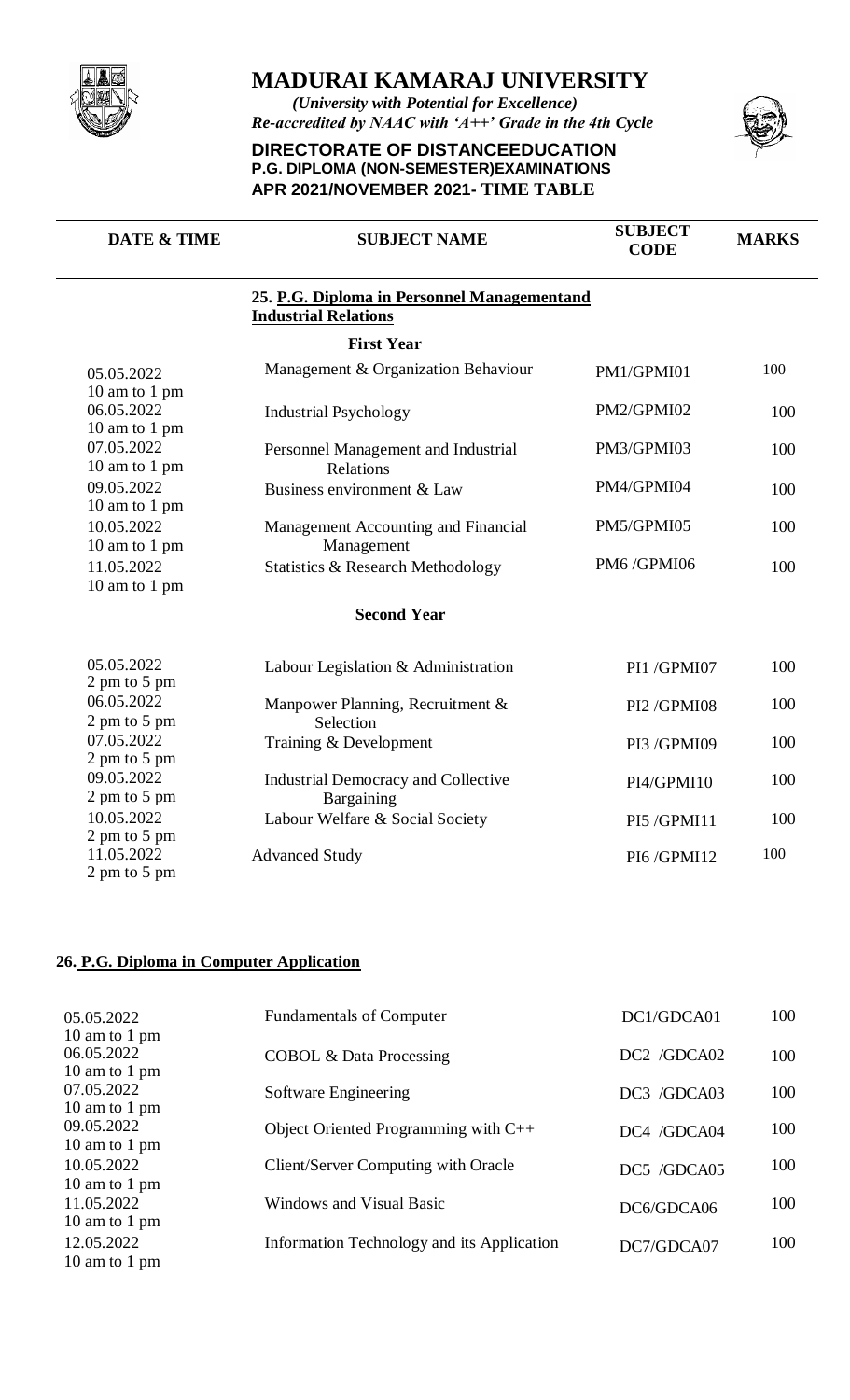| <b>DATE</b><br>& | <b>SUBJECT NAME</b> | <b>SUBJET</b><br><b>CODE</b> | <b>MARKS</b> |
|------------------|---------------------|------------------------------|--------------|
| TIME             |                     |                              |              |

### **27. P.G. Diploma in Guidance and Counseling**

| 05.05.2022<br>10 am to 1 pm | Theory and Practice of<br>Guidance<br>Counseling             | GGCG01 | 100 |
|-----------------------------|--------------------------------------------------------------|--------|-----|
| 06.05.2022<br>10 am to 1 pm | <b>Educational and Vocational Guidance</b><br>and Counseling | GGCG02 | 100 |
| 07.05.2022<br>10 am to 1 pm | Approaches to Counseling Therapy                             | GGCG03 | 100 |
| 09.05.2022<br>10 am to 1 pm | <b>Family Therap</b>                                         | GGCG04 | 100 |

### **28. P.G. Diploma in Psychological Counseling**

| 05.05.2022<br>10 am to 1 pm                  | <b>Fundamentals of Psychology</b>     | GPCG01 | 100 |
|----------------------------------------------|---------------------------------------|--------|-----|
| 06.05.2022<br>10 am to 1 pm                  | Counseling and Health Psychology      | GPCG02 | 100 |
| 07.05.2022                                   | Psychopathology and Mental Health     | GPCG03 | 100 |
| 10 am to 1 pm<br>09.05.2022<br>10 am to 1 pm | Counseling, Techniques and Assessment | GPCG04 | 100 |

#### **29. Post B.Ed. P.G. Diploma in School Administration**

| 05.05.2022                  | Tamilnadu Recognized Private Schools Act (1973)                                       |                |               |
|-----------------------------|---------------------------------------------------------------------------------------|----------------|---------------|
| 10 am to 1 pm               | and Rules $(1974)$                                                                    | PS1/DS1/GESA01 | 100           |
| 06.05.2022<br>10 am to 1 pm | Tamilnadu Matriculation, Minority, Nursery & Primary<br>Schools – Rures & Regulations | PS2/DS2/GESA02 | 100           |
| 07.05.2022<br>10 am to 1 pm | Tamilnadu Grant-in-Aid Code & Inspection Code                                         | PS3/DS3/GESA03 | 100           |
| 09.05.2022<br>10 am to 1 pm | Academic Administration                                                               | PS4/DS4/GESA04 | 100           |
|                             | 30.PG.Diploma in Management                                                           |                |               |
| 05.05.2022<br>10am to 1pm   | Process of Management                                                                 | DM1/GKMM01     | 100           |
| 06.05.2022<br>10am to 1 pm  | <b>Foundation of Management</b>                                                       | DM2/GKMM02     | 100           |
| 07.05.2022<br>10am to 1 pm  | <b>Functional Management</b>                                                          | DM3/GKMM03     | $400^{\circ}$ |
| 09.05.2022<br>10am to 1 pm  | Management and Business Environment                                                   | DM4/GKMM04     | 100           |
| 10.05.2022<br>10am to 1 pm  | <b>Business Policy</b>                                                                | DM5/GKMM05     | 100           |
| 11.05.2022<br>10am to 1 pm  | Management of Public Enterprises                                                      | DM5/GKMM06     | 100           |
|                             |                                                                                       |                |               |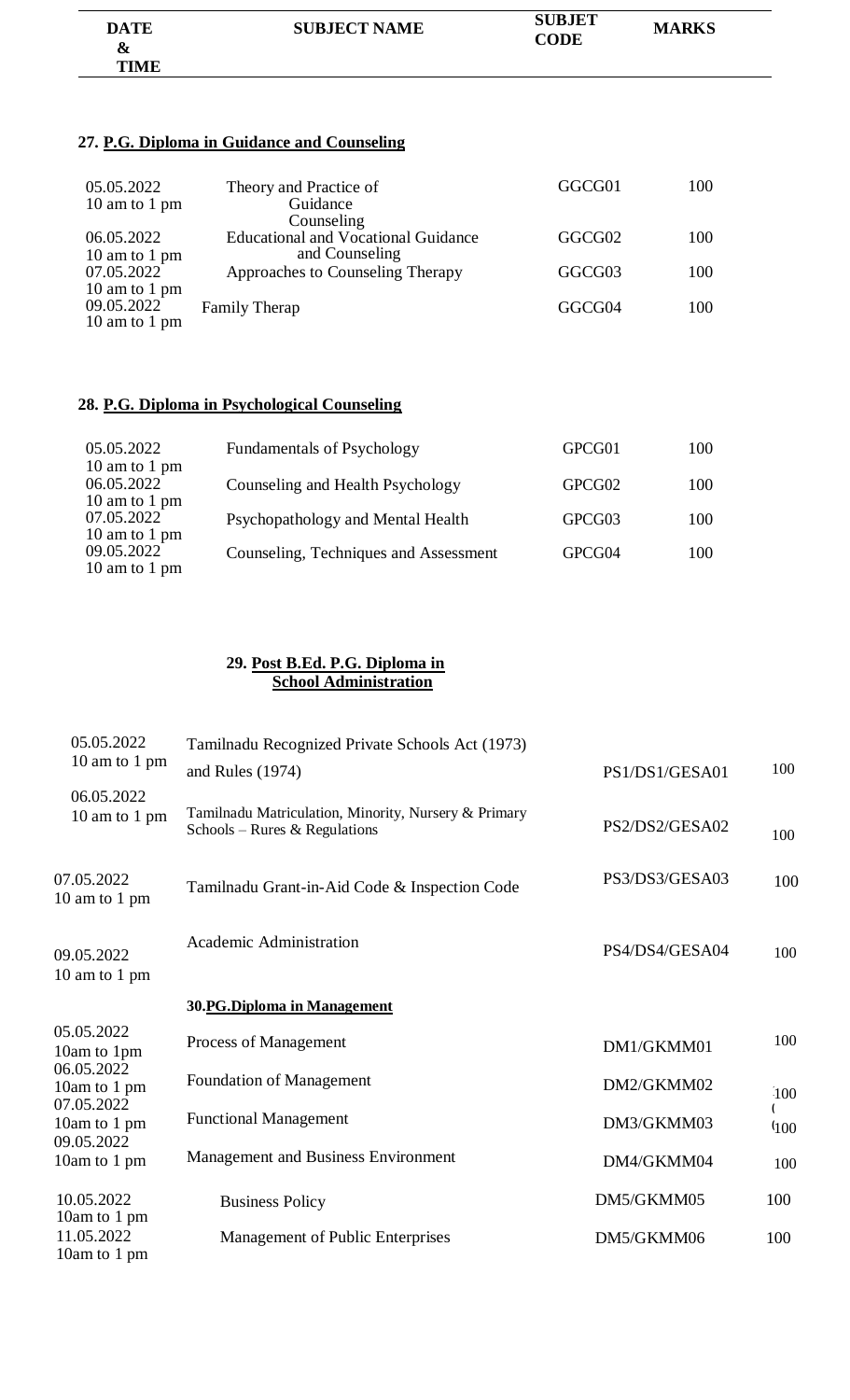

*(University with Potential for Excellence) Re-accredited by NAAC with 'A++' Grade in the 4th Cycle*



## **DIRECTORATE OF DISTANCE EDUCATION DIPLOMA (NON-SEMESTER) EXAMINATIONS APR 2021/NOVEMBER 2021- TIME TABLE**

| <b>DATE &amp; TIME</b>             | <b>SUBJECT NAME</b>                                         | <b>SUBJECT CODE</b> | <b>MARKS</b> |  |
|------------------------------------|-------------------------------------------------------------|---------------------|--------------|--|
| 1. Diploma in Communicative and    |                                                             |                     |              |  |
|                                    | <b>Functional English</b>                                   |                     |              |  |
| 05.05.2022<br>10 am to 1 pm        | <b>Communicative English (Basic Reading</b><br>and Writing) | CF1 /DCFE01         | 100          |  |
| 06.05.2022<br>10 am to 1 pm        | <b>Conversational English</b>                               | CF2/DCFE02          | 100          |  |
| 07.05.2022<br>10 am to 1 pm        | <b>Functional English</b>                                   | CF3/DCFE03          | 100          |  |
|                                    | 2. Diploma in French                                        |                     |              |  |
| 05.05.2022<br>10 am to 1 pm        | Grammar and Civilization                                    | DR1/DFRE01          | 75           |  |
| 06.05.2022<br>10 am to 1 pm        | Comprehension and Translation                               | DR2/DFRE02          | 75           |  |
|                                    | 3. Diploma in Yoga                                          |                     |              |  |
| 05.05.2022<br>10 am to 1 pm        | Foundations and Values of Yoga                              | DY1/DYOG01          | 100          |  |
| 06.05.2022<br>10 am to 1 pm        | Basic and Systematic Anatomy and<br>Physiology              | DY2/DYOG02          | 100          |  |
| 07.05.2022<br>10 am to 1 pm        | Theories of Yoga & Wellness                                 | DY3/DYOG03          | 100          |  |
| 4. Diploma in Computer Application |                                                             |                     |              |  |
| 05.05.2022<br>10 am to 1 pm        | <b>Fundamentals of Computers</b>                            | CA1 /DCAP01         | 100          |  |
| 06.05.2022<br>10 am to 1 pm        | MS-Office                                                   | CA2 /DCAP02         | 100          |  |
| 07.05.2022<br>10 am to 1 pm        | Web Design                                                  | CA3/DCAP03          | 100          |  |
| 09.05.2022<br>10 am to 1 pm        | Visual Programming - Visual Basic                           | CA4/DCAP04          | 100          |  |
|                                    | 5. Diploma in Digital Pre-Press                             |                     |              |  |
| 05.05.2022<br>10 am to 1 pm        | Introduction to Computer                                    | DP1 /DDPP01         | 100          |  |
| 06.05.2022<br>10 am to 1 pm        | <b>Adobe CorelDraw</b>                                      | DP2 /DDPP02         | 100          |  |
| 07.05.2022<br>10 am to 1 pm        | Adobe PageMaker                                             | DP3/DDPP03          | 100          |  |
| 09.05.2022<br>10 am to 1 pm        | Adobe Photoshop                                             | DP4/DDPP04          | 100          |  |
| 6. Diploma in Catering Operations  |                                                             |                     |              |  |
| 05.05.2022<br>10 am to 1 pm        | <b>Basic Kitchen Operation</b>                              | CT1/DCOP01          | 100          |  |
| 06.05.2022<br>10 am to 1 pm        | Basic Food & Beverage Service                               | CT2 /DCOP02         | 100          |  |
| 07.05.2022<br>10 am to 1 pm        | <b>Rooms Division Operations</b>                            | CT3/DCOP03          | 100          |  |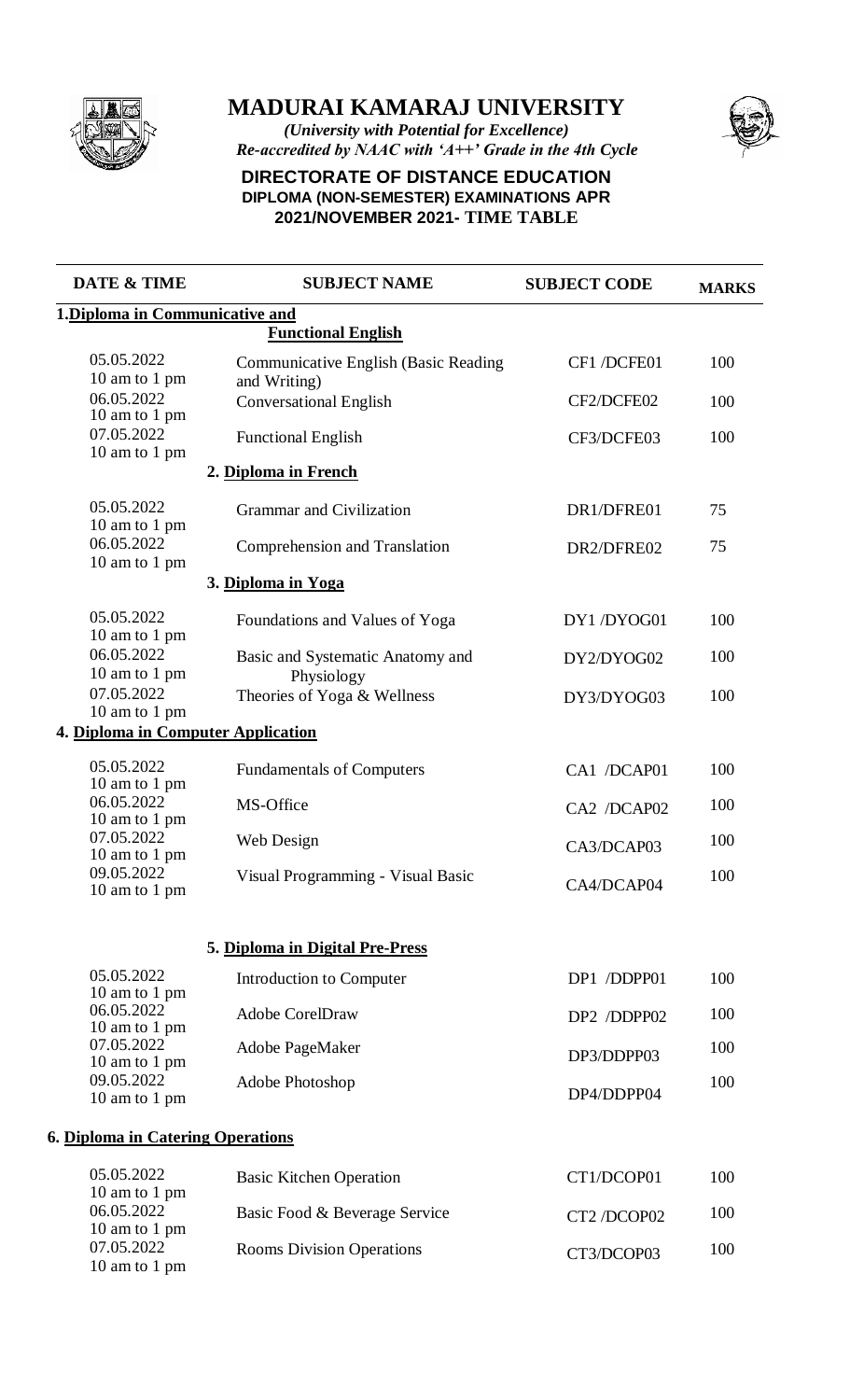| <b>DATE &amp; TIME</b>                                     | <b>SUBJECT NAME</b>                                                                              | <b>SUBJECT MARKS</b><br><b>CODE</b> |     |
|------------------------------------------------------------|--------------------------------------------------------------------------------------------------|-------------------------------------|-----|
| 7. Diploma in Astronomy and                                |                                                                                                  |                                     |     |
| <b>Astrophysics</b>                                        |                                                                                                  |                                     |     |
| 05.05.2022<br>10 am to 1 pm<br>06.05.2022<br>10 am to 1 pm | <b>Introduction to Cosmos</b>                                                                    | AP1/DAAP01                          | 100 |
|                                                            | Solar System Studiesa                                                                            | AP2/DAAP02                          | 100 |
| 07.05.2022<br>10 am to 1 pm                                | <b>Stellar Astronomy</b>                                                                         | AP3/DAAP03                          | 100 |
| 09.05.2022<br>10 am to 1 pm                                | Galaxies and CosmologyAP4/DAAP04                                                                 | AP4/DAAP04                          | 100 |
| 8. Diploma in Forensic Biology                             |                                                                                                  |                                     |     |
| 05.05.2022                                                 | Forensic Biology                                                                                 | DFBY01                              | 100 |
| 10 am to 1 pm<br>06.05.2022                                | Fore sic DNA Analysis                                                                            | DFBY02                              | 100 |
| 10 am to 1 pm<br>07.05.2022<br>10 am to 1 pm               | <b>Human Genetics</b>                                                                            | DFBY03                              | 100 |
|                                                            | 9. Diploma in Child Care and<br><b>CrècheManagement</b>                                          |                                     |     |
| 05.05.2022                                                 | Child Development & Psychology                                                                   | DCCM01                              | 100 |
| 10 am to 1 pm<br>06.05.2022<br>10 am to 1 pm               | Child Health, Hygiene & Nutrition                                                                | DCCM02                              | 100 |
| 07.05.2022                                                 | Preschool & Creche Management                                                                    | DCCM03                              | 100 |
|                                                            | 10. Diploma in School Administration                                                             |                                     |     |
|                                                            |                                                                                                  |                                     |     |
| 1 pm                                                       | 05.05.202210 am to Tamilnadu Recognized Private School<br>Act(1973) and Rules (1974)             | PS1/DS1/DSAD01                      | 100 |
| 06.05.2022<br>10 am to 1 pm                                | Tamilnadu Matriculation, Minority<br>Nursery & Primary Schools - Rules<br><b>And Regulations</b> | PS2/DS2/DSAD02                      | 100 |
| 07.05.2022<br>10 am to 1 pm                                | Tamilnadu Grant-in-Aid Co<br><b>Inspection Cod</b>                                               | PS3/DS3/DSAD03                      | 100 |
| 09.05.2022<br>10 am to 1 pm                                | <b>Educational Administration</b>                                                                | PS4/DS4/DSAD04                      | 100 |
|                                                            | 11. Diploma in Saiva Siddhanta                                                                   |                                     |     |
| 05.05.2022<br>10 am to 1 pm                                | History of Saiva Siddhanta                                                                       | SS1/DSAS01<br>100                   |     |
| 06.05.2022<br>10 am to 1 pm                                | Hymnal Literature: A Selection                                                                   | SS2/DSAS02100                       |     |
| 07.05.2022<br>10 am to 1 pm                                | Canonical Literature: Thiruvarutpayam                                                            | SS3/DSAS03100                       |     |
| 09.05.2022<br>10 am to 1 pm                                | Basic Tenets of Saiva Siddhan                                                                    | SS4/DSAS04100                       |     |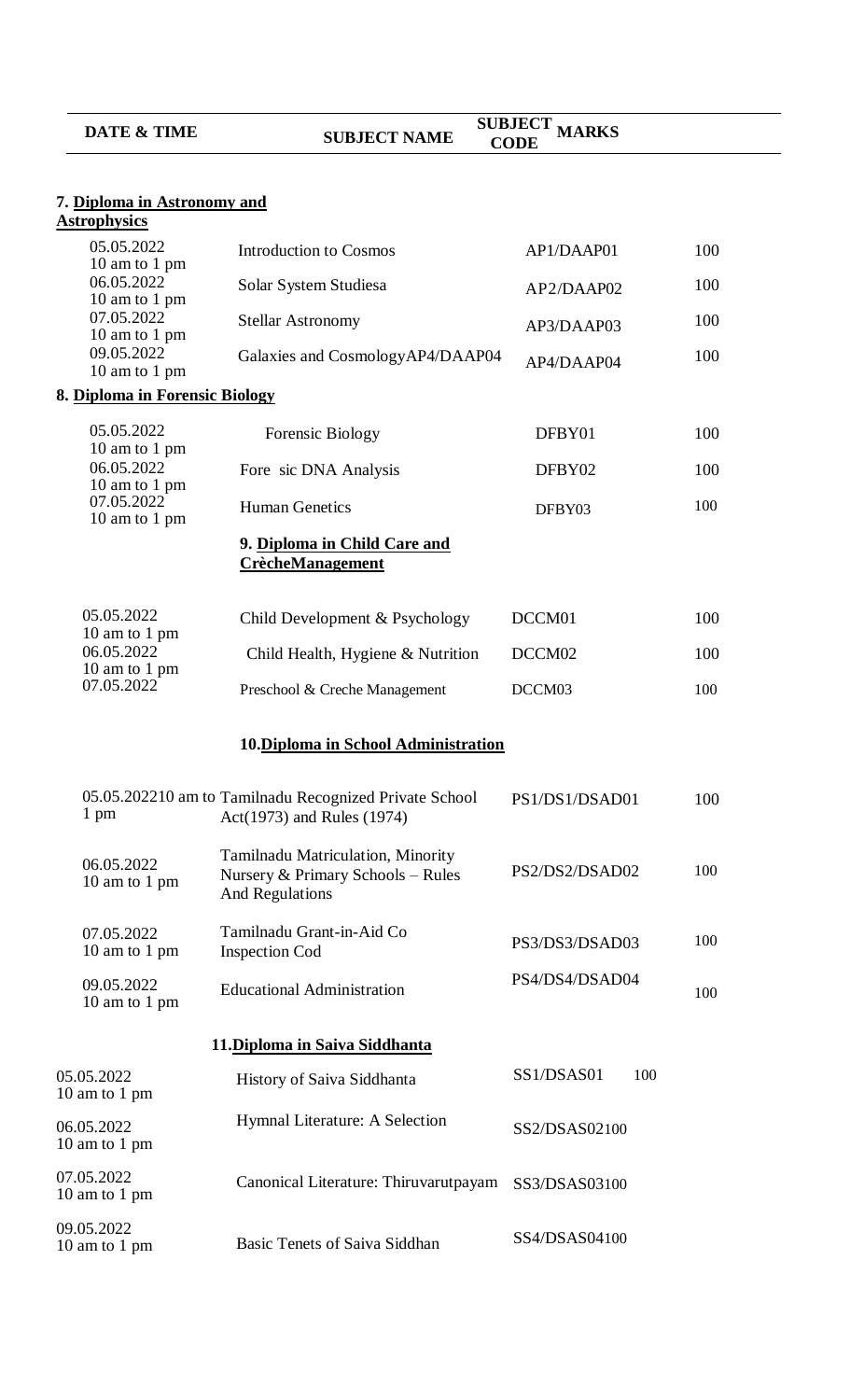## **12.Diploma in Computer Animation**

| 05.05.2022<br>10 am to 1 pm | Introduction to Multimedia | CN1 /DCAN01 | 100 |
|-----------------------------|----------------------------|-------------|-----|
| 06.05.2022<br>10 am to 1 pm | Photoshop                  | CN2 /DCAN02 | 100 |
| 07.05.2022<br>10 am to 1 pm | Flash                      | CN3/DCAN03  | 100 |
| 09.05.2022<br>10 am to 1 pm | 3D Studio Max              | CN4/DCAN04  | 100 |

#### **13. Diploma in Medical Laboratory Techniques & Management**

| 05.05.2022<br>10 am to 1 pm | Pathology & Microbiology      | DLTM01 | 100 |
|-----------------------------|-------------------------------|--------|-----|
| 06.05.2022<br>10 am to 1 pm | Haematology & Biochemistry    | DLTM02 | 100 |
| 07.05.2022<br>10 am to 1 pm | <b>Health Care Management</b> | DLTM03 | 100 |

### PalkalaiNagar, **Dr.D.RAMAKRISHNAN, Dr.D.RAMAKRISHNAN, Dr.D.RAMAKRISHNAN**, **Madurai** -625 021. Additional Controller ofExaminations i/c